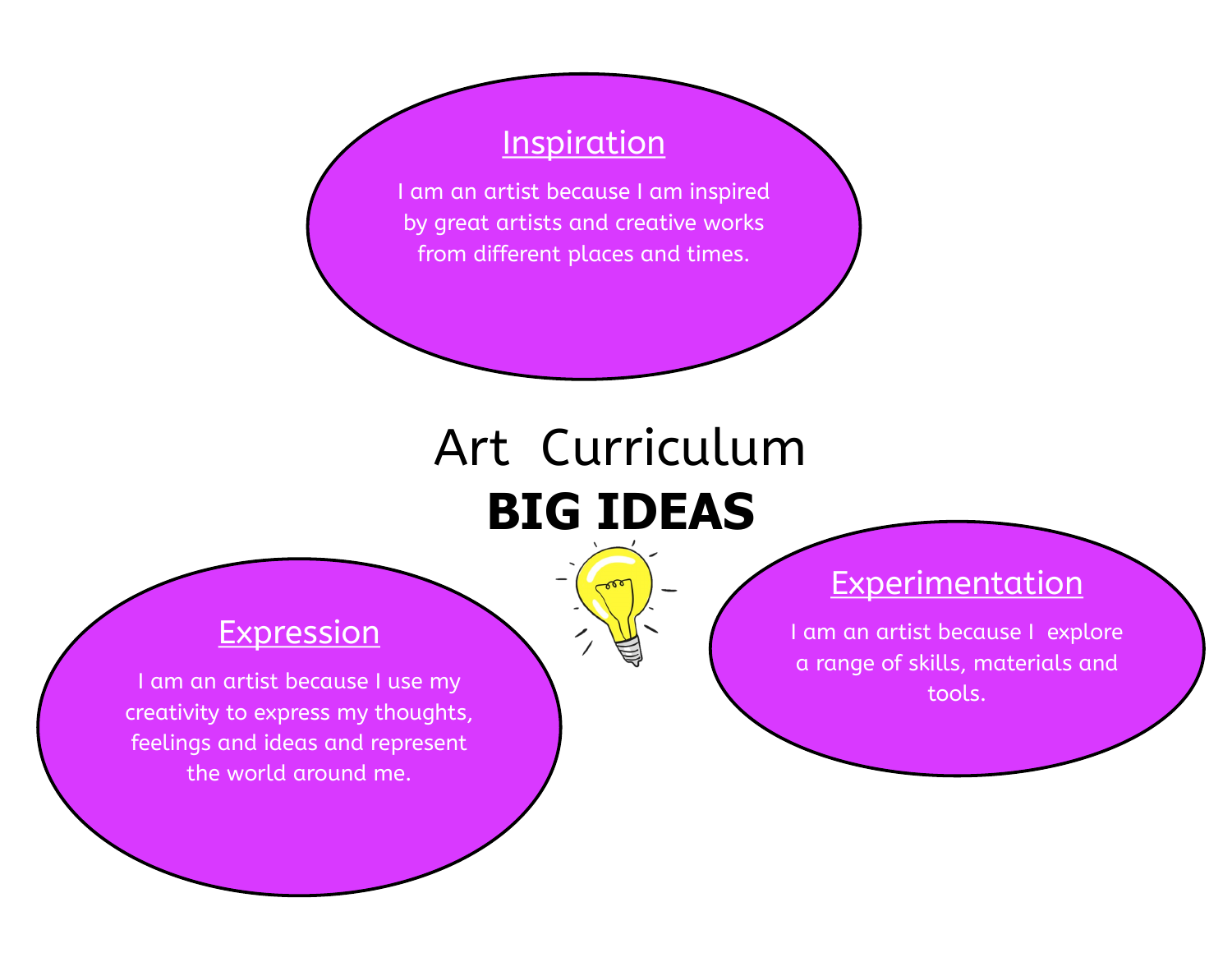

## BIG IDEAS: Teaching Approaches

| <b>BIG IDEA</b>        | <b>EYFS &amp; KS1</b>                                                                                                                         | KS <sub>2</sub>                                                                                                                                                                                                                                                                                                                                                                                                          |
|------------------------|-----------------------------------------------------------------------------------------------------------------------------------------------|--------------------------------------------------------------------------------------------------------------------------------------------------------------------------------------------------------------------------------------------------------------------------------------------------------------------------------------------------------------------------------------------------------------------------|
| <b>INSPIRATION</b>     | Enjoy looking at artwork made by artists, crafts-<br>♦<br>people, architects and designers, and finding ele-<br>ments which inspire.          | Enjoy looking at artwork made by artists, craftspeo-<br>ple, architects and designers. Discuss artist's intention<br>and reflect upon their responses.                                                                                                                                                                                                                                                                   |
|                        | Be given time and space to engage with the phys-<br>♦<br>ical world to stimulate a creative response<br>(visiting, seeing, holding, hearing). | Be given time and space to engage with the physical<br>world to stimulate a creative response (visiting, see-<br>ing, holding, hearing), including found and manmade<br>objects.                                                                                                                                                                                                                                         |
| <b>EXPRESSION</b>      | Respond to different stimuli, such as painting to<br>music.                                                                                   | Develop a "sketchbook habit", using a sketchbook as<br>a place to record individual response to the world.<br>Help children to feel a sense of ownership about the                                                                                                                                                                                                                                                       |
|                        | Talk about other people's artwork, encouraging<br>♦<br>children to express and share their opinion.                                           | sketchbook, allowing every child to work at own pace,<br>following their own exploration.                                                                                                                                                                                                                                                                                                                                |
|                        | Celebrate places where pupils diverge from the<br>♦<br>task (as being signs they are owning their learn-<br>ing).                             | Develop questions to ask when looking at artworks<br>and /or stimulus:<br>• Describe the artwork.<br>. What do you like/dislike? Why?<br>• Which other senses might you bring to this artwork?<br>How does it make you feel?<br>• What is the artist saying to us in this artwork?<br>• How might it inspire you to make your own art-<br>work?<br>• Who or what else might you look at to help feed<br>your creativity? |
| <b>EXPERIMENTATION</b> | Generate ideas through playful, open-ended,<br>♦<br>hands-on exploration of materials and tools.                                              | Continue to generate ideas through space for playful<br>making.                                                                                                                                                                                                                                                                                                                                                          |
|                        |                                                                                                                                               | Explore how ideas translate and develop through dif-<br>ferent medium (i.e. a drawing in pencil or a drawing in<br>charcoal).                                                                                                                                                                                                                                                                                            |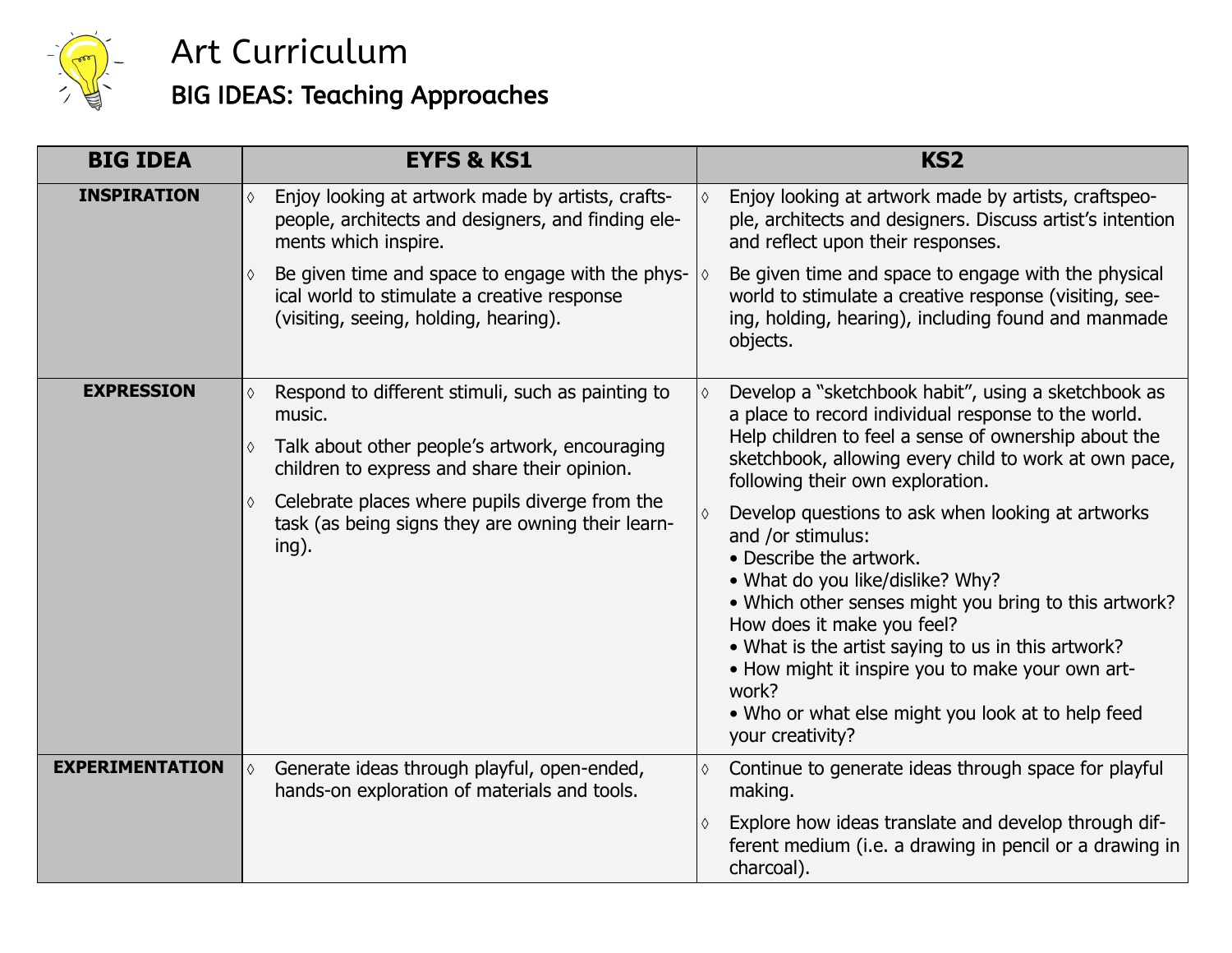

Skills Progression

| <b>Skills</b>                     | Year 1                                                                                                                                                                                                                                                                                                                                                                                                                                                                                              |                                                                                                                                             | Year <sub>2</sub>                                                                                                                                                                                                                                                                                                                                                                                                                                          | Year <sub>3</sub>                                                                                                                                                                                                                                                                                                                                                                                                                                                                                                                                                                                                 |
|-----------------------------------|-----------------------------------------------------------------------------------------------------------------------------------------------------------------------------------------------------------------------------------------------------------------------------------------------------------------------------------------------------------------------------------------------------------------------------------------------------------------------------------------------------|---------------------------------------------------------------------------------------------------------------------------------------------|------------------------------------------------------------------------------------------------------------------------------------------------------------------------------------------------------------------------------------------------------------------------------------------------------------------------------------------------------------------------------------------------------------------------------------------------------------|-------------------------------------------------------------------------------------------------------------------------------------------------------------------------------------------------------------------------------------------------------------------------------------------------------------------------------------------------------------------------------------------------------------------------------------------------------------------------------------------------------------------------------------------------------------------------------------------------------------------|
| <b>Developing</b><br><b>Ideas</b> | Start to record simple media explora-<br>tions in a sketch book.                                                                                                                                                                                                                                                                                                                                                                                                                                    | ♦<br>ideas.<br>♦<br>ideas.<br>wheel and colour spectrums.<br>♦<br>work.                                                                     | Use a sketchbook to plan and develop simple<br>Use a sketchbook to plan and develop simple<br>Build information on colour mixing, the colour<br>Collect textures and patterns to inform other                                                                                                                                                                                                                                                              | Use a sketchbook to record media explorations and<br>♦<br>experimentations as well as try out ideas, plan col-<br>ours and collect source material for future works.<br>Identify interesting aspects of objects as a starting<br>♦<br>point for work.<br>Use a sketch book to express feelings about a sub-<br>$\Diamond$<br>ject<br>Make notes in a sketch book about techniques used<br>♦<br>by artists<br>Annotate ideas for improving their work through<br>♦<br>keeping notes in a sketch book                                                                                                               |
| <b>Drawing</b>                    | Experiment with a variety of media;<br>pencils, rubbers, crayons, pastels, felt<br>tips, charcoal, pen, chalk.<br>Begin to control the types of marks<br>♦<br>made with the range of media.<br>Draw on different surfaces with a<br>range of media.<br>Develop a range of tone using a pen-<br>♦<br>cil and use a variety of drawing tech-<br>niques (hatching, scribbling etc).                                                                                                                    | ♦<br>using a pencil.<br>♦<br>♦<br>♦<br>grades of pencils (HB, 2B, 4B).                                                                      | Continue to investigate tone by drawing light/<br>dark lines, light/dark patterns, light/dark shapes<br>Draw lines/marks from observations.<br>Demonstrate control over the types of marks<br>made with a range of media such as crayons,<br>pastels, felt tips, charcoal, pen, chalk.<br>Understand tone through the use of different                                                                                                                     | Develop intricate patterns/ marks with a variety of<br>♦<br>media.<br>Demonstrate experience in different grades of pen-<br>$\Diamond$<br>cil and other implements to draw different forms<br>and shapes.<br>Begin to indicate facial expressions in drawings<br>♦<br>Begin to show consideration in the choice of pencil<br>♦<br>grade they use                                                                                                                                                                                                                                                                  |
|                                   |                                                                                                                                                                                                                                                                                                                                                                                                                                                                                                     | <b>Possible Artists:</b> Van Gogh, Seurat, Durer, Da Vinci, Cezanne                                                                         |                                                                                                                                                                                                                                                                                                                                                                                                                                                            | Possible Artists: Picasso, Hopper, Surrealism etc.                                                                                                                                                                                                                                                                                                                                                                                                                                                                                                                                                                |
| <b>Painting</b>                   | Experiment with paint media using a<br>range of tools, e.g. different brush<br>sizes, hands, feet, rollers and pads.<br>Explore techniques such as lightening<br>and darkening paint without the use<br>of black or white.<br>Begin to show control over the types<br>♦<br>of marks made.<br>Paint on different surfaces with a<br>♦<br>range of media.<br>Name the primary colours and start to $\Diamond$<br>mix a range of secondary colours,<br>moving towards predicting resulting<br>colours. | ♦<br>ing media, and adding texture.<br>♦<br>er shades.<br>♦<br>tones.<br>♦<br>primary colours confidently.<br>with the range of media.<br>♦ | Begin to control the types of marks made in a<br>range of painting techniques e.g. layering, mix-<br>Understand how to make tints using white and<br>tones by adding black to make darker and light-<br>Build confidence in mixing colour shades and<br>Be able to mix all the secondary colours using<br>Continue to control the types of marks made<br>Use a suitable brush to produce marks appropri-<br>ate to work. E.g. small brush for small marks. | Use a range of brushes to demonstrate increasing<br>♦<br>control the types of marks made and experiment<br>with different effects and textures including blocking<br>in colour, washes, thickened paint creating textural<br>effects.<br>Use light and dark within painting and begin to ex-<br>♦<br>plore complimentary colours. Mix colour, shades<br>and tones with increasing confidence.<br>Become increasingly confident in creating different<br>♦<br>effects and textures with paint according to what<br>they need for the task.<br>Understand how to create a background using a<br>$\Diamond$<br>wash. |
|                                   |                                                                                                                                                                                                                                                                                                                                                                                                                                                                                                     | Possible Artists: Klimt, Marc, Klee, Hockney, Pollock, Riley, Monet, Aboriginal                                                             |                                                                                                                                                                                                                                                                                                                                                                                                                                                            | Possible Artists: Rothko, Rivera, O'Keefe, Abstract,<br>Expressionism                                                                                                                                                                                                                                                                                                                                                                                                                                                                                                                                             |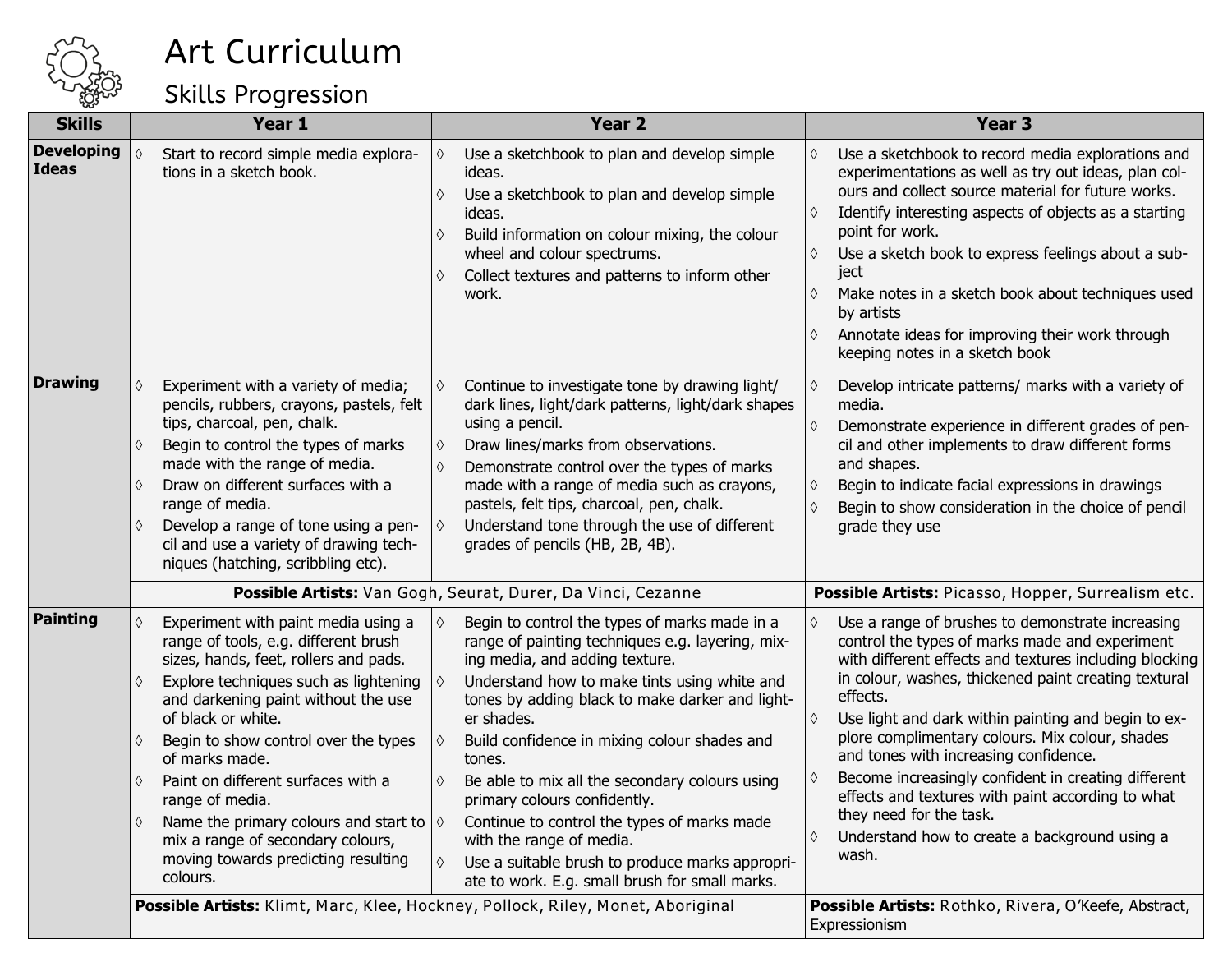

| <b>Skills</b>    | Year 1                                                                                                                                                                                                                                                                                                                                                                                                                                                                                                                                                | Year <sub>2</sub>                                                                                                                                                                                                                                                                                                                                                                                                                                                                                               | Year <sub>3</sub>                                                                                                                                                                                                                                                                                                                                                                                                                                                                                                                                                                                                                                                                                                            |
|------------------|-------------------------------------------------------------------------------------------------------------------------------------------------------------------------------------------------------------------------------------------------------------------------------------------------------------------------------------------------------------------------------------------------------------------------------------------------------------------------------------------------------------------------------------------------------|-----------------------------------------------------------------------------------------------------------------------------------------------------------------------------------------------------------------------------------------------------------------------------------------------------------------------------------------------------------------------------------------------------------------------------------------------------------------------------------------------------------------|------------------------------------------------------------------------------------------------------------------------------------------------------------------------------------------------------------------------------------------------------------------------------------------------------------------------------------------------------------------------------------------------------------------------------------------------------------------------------------------------------------------------------------------------------------------------------------------------------------------------------------------------------------------------------------------------------------------------------|
| <b>Sculpture</b> | Experiment in a variety of malleable media<br>such as clay, papier-mache, salt dough, mo-<br>droc.<br>Shape and model materials for a purpose<br>$\Diamond$<br>(e.g. a pot, tile) from observation and imagi-<br>nation.<br>Continue to manipulate malleable materials<br>$\Diamond$<br>in a variety of ways including rolling, pinch-<br>ing and kneading.<br>Impress and apply simple decoration tech-<br>$\Diamond$<br>niques, including painting.<br>Use tools and equipment safely and in the<br>$\Diamond$<br>correct way.                      | Use equipment and media with increas-<br>♦<br>ing confidence.<br>Use clay, modroc or other malleable<br>$\Diamond$<br>material to create an imaginary or real-<br>istic form - e.g. clay pot, figure, struc-<br>ture etc<br>Explore carving as a form of 3D art.<br>♦                                                                                                                                                                                                                                           | Use equipment and media with confidence.<br>♦<br>Begin to show an awareness of objects having a<br>$\Diamond$<br>third dimension and perspective.<br>Learn to secure work to continue at a later date.<br>♦<br>Join two parts successfully.<br>Construct a simple base for extending and modelling<br>other shapes.<br>Use a sketchbook to plan, collect and develop ideas.<br>To record media explorations and experimentations<br>as well as try out ideas.<br>Produce more intricate surface patterns/ textures<br>and use them when appropriate.<br>Produce larger ware using pinch/ slab/ coil tech-<br>niques.<br>Continue to explore carving as a form of 3D art.<br>Use language appropriate to skill and technique. |
|                  | Possible Artists: Hepworth, Arp, Nevelson, Gabo.                                                                                                                                                                                                                                                                                                                                                                                                                                                                                                      |                                                                                                                                                                                                                                                                                                                                                                                                                                                                                                                 | Possible Artists: Calder, Segal, Leach, Kinetic, recycled/<br>found object sculptures from Africa and India (Flip-flop<br>art).                                                                                                                                                                                                                                                                                                                                                                                                                                                                                                                                                                                              |
| Printmaking      | Explore printing simple pictures with a range<br>$\Diamond$<br>of hard and soft materials e.g. cork, pen<br>barrels, sponge.<br>Experience impressed printing: e.g. printing<br>$\Diamond$<br>from objects.<br>Use equipment and media correctly and be<br>$\Diamond$<br>able to produce a clean printed image.<br>Explore printing in relief: e.g. String and<br>$\Diamond$<br>card.<br>Begin to identify forms of printing: Books,<br>$\Diamond$<br>posters pictures, fabrics.<br>Use printmaking to create a repeating pat-<br>$\Diamond$<br>tern. | Continue to explore printing simple pic-<br>♦<br>tures with a range of hard and soft ma-<br>terials e.g. cork, pen barrels, sponge.<br>Demonstrate experience at impressed<br>♦<br>printing: drawing into ink, printing from<br>objects.<br>Use equipment and media correctly and<br>be able to produce a clean printed im-<br>age.<br>Make simple marks on rollers and print-<br>♦<br>ing palettes<br>Take simple prints i.e. mono - printing.<br>♦<br>Experiment with overprinting motifs<br>♦<br>and colour. | Print simple pictures using different printing tech-<br>♦<br>niques.<br>$\Diamond$<br>Continue to explore both mono-printing and relief<br>printing.<br>$\Diamond$<br>Demonstrate experience in 3 colour printing.<br>Demonstrate experience in combining prints taken<br>$\Diamond$<br>from different objects to produce an end piece.                                                                                                                                                                                                                                                                                                                                                                                      |
|                  | Possible Artists: Warhol, Hokusai, Hiroshige, Escher                                                                                                                                                                                                                                                                                                                                                                                                                                                                                                  | Possible Artists: Morris, Labelling                                                                                                                                                                                                                                                                                                                                                                                                                                                                             |                                                                                                                                                                                                                                                                                                                                                                                                                                                                                                                                                                                                                                                                                                                              |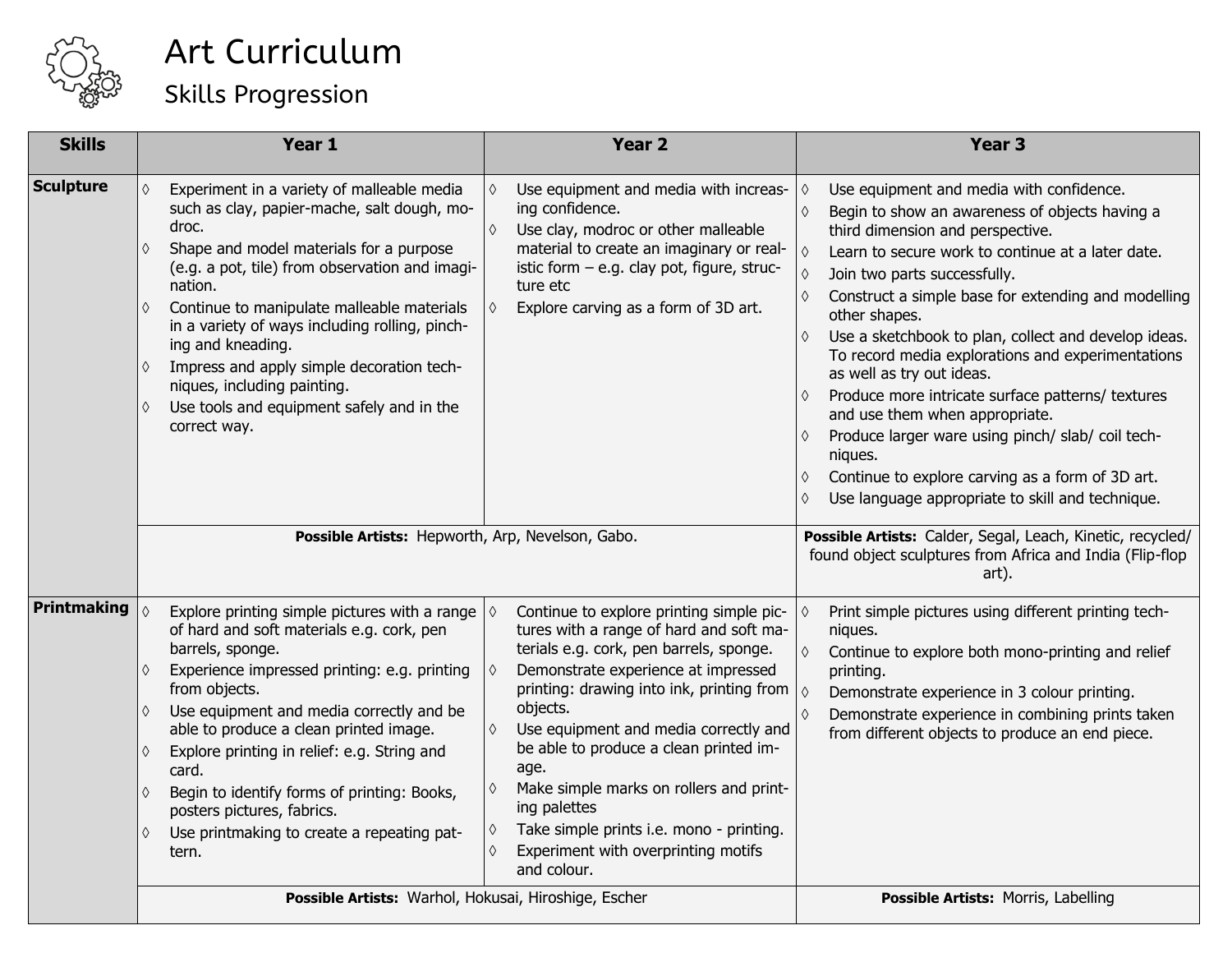

### Art Curriculum Skills Progression

| <b>Skills</b>                           | Year 1                                                                                                                                                                                                                                                                                                                                                             | Year <sub>2</sub>                                                                                                                                                                                                                                                                                                                                                                                                                                                                                             | Year <sub>3</sub>                                                                                                                                                                                                                                                                                                                                                                                                                     |
|-----------------------------------------|--------------------------------------------------------------------------------------------------------------------------------------------------------------------------------------------------------------------------------------------------------------------------------------------------------------------------------------------------------------------|---------------------------------------------------------------------------------------------------------------------------------------------------------------------------------------------------------------------------------------------------------------------------------------------------------------------------------------------------------------------------------------------------------------------------------------------------------------------------------------------------------------|---------------------------------------------------------------------------------------------------------------------------------------------------------------------------------------------------------------------------------------------------------------------------------------------------------------------------------------------------------------------------------------------------------------------------------------|
| <b>Art Through</b><br><b>Technology</b> | Take a self-portrait or a photograph. $\Box$ Use<br>a simple computer paint program to create a<br>picture.                                                                                                                                                                                                                                                        | Understand how to use 'zoom' to show<br>an object in detail $-$ e.g. using a view-<br>finder to focus on a specific part of an<br>artefact before drawing it.                                                                                                                                                                                                                                                                                                                                                 | Use printed images taken with a digital camera and<br>combine them with other media to produce art work<br>Use IT programs to create a piece of work that in-<br>cludes their own work and that of others (e.g. using<br>the internet)<br>Take photographs and explain their creative vision                                                                                                                                          |
| <b>Responding</b><br>to Art             | Look at and talk about own work and that of $\Diamond$<br>other artists and the techniques they had<br>used expressing their likes and dislikes.<br>Explore the work of a range of artists, craft<br>makers and designers, describing the differ-<br>ences and similarities between different<br>practices and disciplines, and making links to<br>their own work. | Continue to explore the work of a range<br>of artists, craft makers and designers,<br>making comparisons and describing the<br>differences and similarities and making<br>links to their own work.<br>Express thoughts and feelings about a<br>piece of art.<br>Reflect and explain the successes and<br>challenges in a piece of art created.<br>Explain how a piece of art makes them<br>feel - link to emotions.<br>Identify changes they might make or<br>how their work could be developed fur-<br>ther. | Continue to explore the work of a range of artists,<br>craft makers and designers, describing the differ-<br>ences and similarities between different practices<br>and disciplines, and making links to their own work<br>Discuss own and others work, expressing thoughts<br>and feelings, and using knowledge and understand-<br>ing of artists and techniques.<br>Respond to art from other cultures and other periods<br>of time. |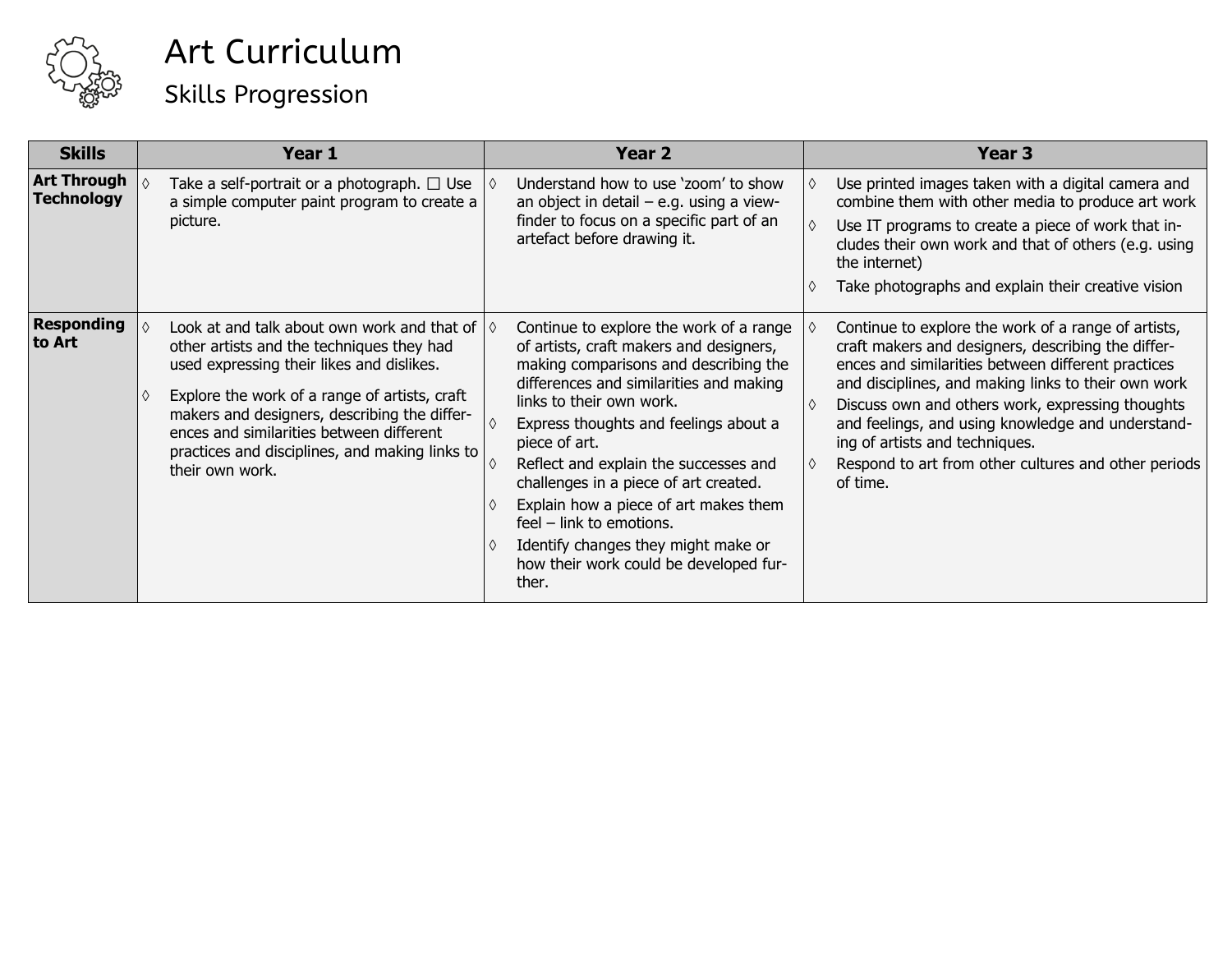

#### Skills Progression

| <b>Skills</b>                     | Year 4                                                                                                                                                                                                                                                                                                                                                                                                                                                                                                                                                                                                                                                                                                                                                                                                                                                                                                         | Year 5<br>Year <sub>6</sub>                                                                                                                                                                                                                                                                                                                                                                                                                                                                                                                                                                                                                                                                                                                                                            |                                                                                                                                                                                                                                                                                                                                                                                                                                                                                                                                                                                                                                                                                                                                                                       |
|-----------------------------------|----------------------------------------------------------------------------------------------------------------------------------------------------------------------------------------------------------------------------------------------------------------------------------------------------------------------------------------------------------------------------------------------------------------------------------------------------------------------------------------------------------------------------------------------------------------------------------------------------------------------------------------------------------------------------------------------------------------------------------------------------------------------------------------------------------------------------------------------------------------------------------------------------------------|----------------------------------------------------------------------------------------------------------------------------------------------------------------------------------------------------------------------------------------------------------------------------------------------------------------------------------------------------------------------------------------------------------------------------------------------------------------------------------------------------------------------------------------------------------------------------------------------------------------------------------------------------------------------------------------------------------------------------------------------------------------------------------------|-----------------------------------------------------------------------------------------------------------------------------------------------------------------------------------------------------------------------------------------------------------------------------------------------------------------------------------------------------------------------------------------------------------------------------------------------------------------------------------------------------------------------------------------------------------------------------------------------------------------------------------------------------------------------------------------------------------------------------------------------------------------------|
| <b>Developing</b><br><b>Ideas</b> | Use sketchbooks to collect and record<br>visual information from different sources<br>as well as planning, trying out ideas,<br>plan colours and collect source material<br>for future works.<br>Express likes and dislikes through anno-<br>tations<br>Use a sketch book to adapt and improve<br>original ideas<br>Keep notes to indicate their intentions/<br>♦<br>purpose of a piece of work                                                                                                                                                                                                                                                                                                                                                                                                                                                                                                                | Use sketchbooks Plan a sculpture through<br>♦<br>drawing and other preparatory work.<br>Use the sketch book to plan how to join parts<br>♦<br>of the sculpture.<br>Keep notes which consider how a piece of<br>♦<br>work may be developed further<br>Use sketchbooks to collect and record visual<br>information from different sources as well as<br>planning, trying out ideas, plan colours and<br>collect source material for future works.<br>Adapt work as and when necessary and ex-<br>♦<br>plain why.                                                                                                                                                                                                                                                                         | Use sketchbooks to collect and record visual infor-<br>♦<br>mation from different sources as well as planning<br>and colleting source material.<br>Annotate work in sketchbook.<br>♦<br>Use the sketch book to plan how to join parts of the<br>♦<br>sculpture.<br>Annotate work in sketchbook.<br>♦                                                                                                                                                                                                                                                                                                                                                                                                                                                                  |
| <b>Drawing</b>                    | Develop intricate patterns using different $\Diamond$<br>grades of pencil and other implements<br>to create lines and marks.<br>Draw for a sustained period of time at<br>an appropriate level.<br>Experiment with different grades of pen-<br>cil and other implements to achieve vari-<br>ations in tone and make marks on a<br>range of media.<br>Have opportunities to develop further<br>drawings featuring the third dimension<br>and perspective.<br>Further develop drawing a range of<br>tones, lines using a pencil.<br>Include in their drawing a range of tech-<br>nique and begin to understand why they<br>best suit.<br>Begin to show awareness of represent-<br>ing texture through the choice of marks<br>and lines made<br>Attempt to show reflections in a drawing<br>Begin to use media and techniques (line,<br>tone, colour) to show representation of<br>movement in figures and forms. | Work in a sustained and independent way to<br>create a detailed drawing.<br>Develop a key element of their work: line,<br>♦<br>tone, pattern, texture.<br>Use different techniques for different purposes<br>♦<br>i.e. shading, hatching within their own work.<br>♦<br>Start to develop their own style using tonal<br>contrast and mixed media.<br>Have opportunities to develop further simple<br>♦<br>perspective in their work using a single focal<br>point and horizon.<br>Begin to develop an awareness of composition,<br>♦<br>scale and proportion in their paintings.<br>Use drawing techniques to work from a variety<br>♦<br>of sources including observation, photographs<br>and digital images.<br>Develop close observation skills using a variety<br>of view finders. | Work in a sustained and independent way to devel-<br>♦<br>op their own style of drawing.<br>This style may be through the development of: line,<br>♦<br>tone, pattern, texture.<br>Draw for a sustained period of time over a number<br>$\Diamond$<br>of sessions working on one piece.<br>Use different techniques for different purposes i.e.<br>♦<br>shading, hatching within their own work, under-<br>standing which works well in their work and why.<br>Develop their own style using tonal contrast and<br>♦<br>mixed media.<br>$\Diamond$<br>Have opportunities to develop further simple per-<br>spective in their work using a single focal point and<br>horizon.<br>Develop an awareness of composition, scale and<br>♦<br>proportion in their paintings. |
|                                   | Possible Artists: Goya, Sargent, Holbein                                                                                                                                                                                                                                                                                                                                                                                                                                                                                                                                                                                                                                                                                                                                                                                                                                                                       | <b>Possible Artists: Moore sketchbooks, Rosset-</b><br>ti, Klee, Calder, Cassatt                                                                                                                                                                                                                                                                                                                                                                                                                                                                                                                                                                                                                                                                                                       | Possible Artists: Have opportunity to explore<br>modern and traditional artists using ICT and other re-<br>sources                                                                                                                                                                                                                                                                                                                                                                                                                                                                                                                                                                                                                                                    |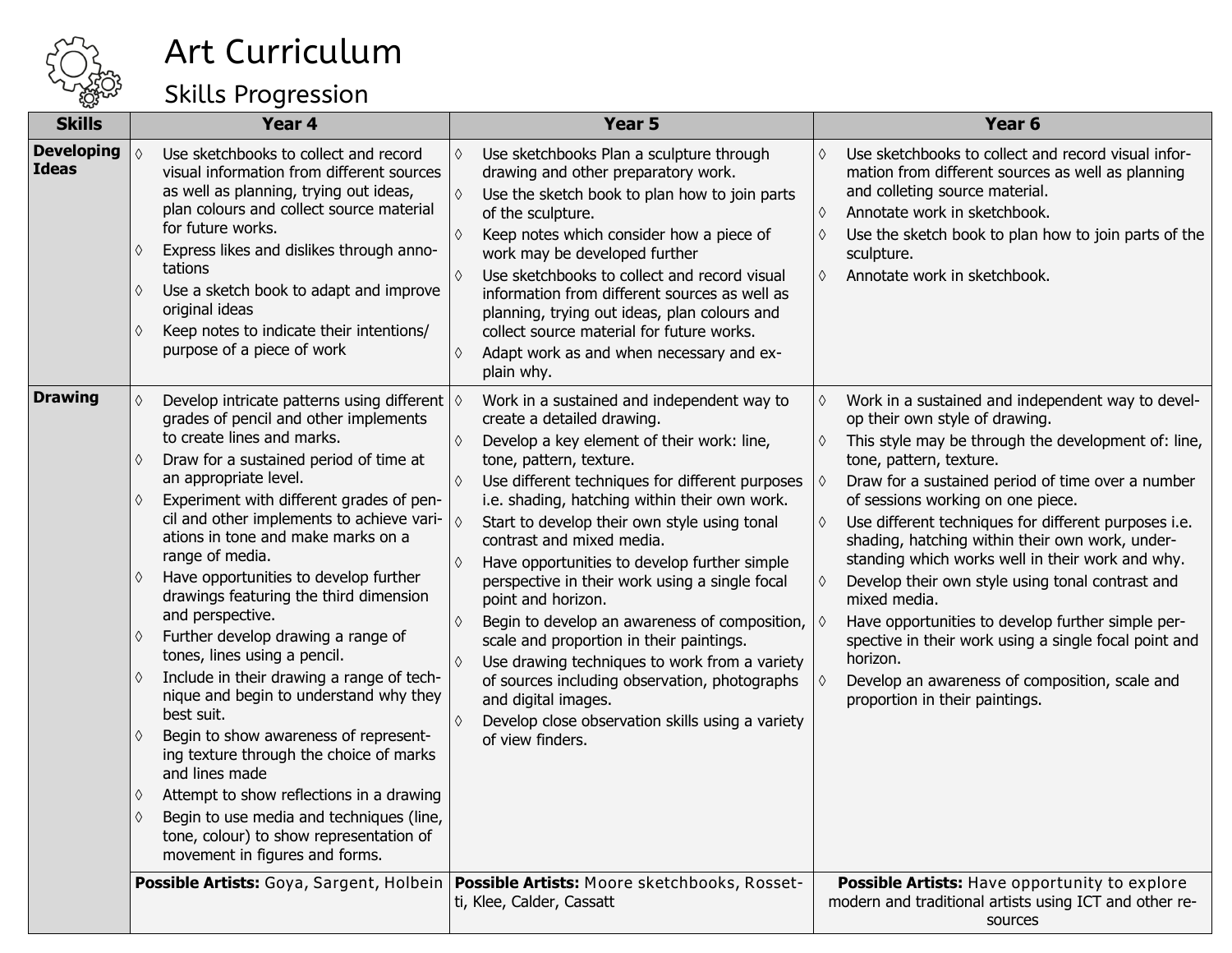

| Art Curriculum            |
|---------------------------|
| <b>Skills Progression</b> |

| <b>Skills</b>    | Year 4                                                                                                                                                                                                                                                                                                                                                                                                                                                                                                                                                                                                                                                                                                                                                 | Year <sub>5</sub>                                                                                                                                                                                                                                                                                                                                                                                                                                                                                                                                                                                                                                     | Year <sub>6</sub>                                                                                                                                                                                                                                                                                                                                                                                                                                                                                                                                                                                                                                                                                                                                                                                                         |
|------------------|--------------------------------------------------------------------------------------------------------------------------------------------------------------------------------------------------------------------------------------------------------------------------------------------------------------------------------------------------------------------------------------------------------------------------------------------------------------------------------------------------------------------------------------------------------------------------------------------------------------------------------------------------------------------------------------------------------------------------------------------------------|-------------------------------------------------------------------------------------------------------------------------------------------------------------------------------------------------------------------------------------------------------------------------------------------------------------------------------------------------------------------------------------------------------------------------------------------------------------------------------------------------------------------------------------------------------------------------------------------------------------------------------------------------------|---------------------------------------------------------------------------------------------------------------------------------------------------------------------------------------------------------------------------------------------------------------------------------------------------------------------------------------------------------------------------------------------------------------------------------------------------------------------------------------------------------------------------------------------------------------------------------------------------------------------------------------------------------------------------------------------------------------------------------------------------------------------------------------------------------------------------|
| Painting         | $\Diamond$<br>Confidently control the types of marks made<br>and experiment with different effects and tex-<br>tures including blocking in colour, washes,<br>thickened paint creating textural effects.<br>Start to develop a painting from a drawing.<br>♦<br>Begin to choose appropriate media to use.<br>♦<br>Use light and dark within painting and show<br>♦<br>understanding of complimentary colours.<br>Mix colour, shades and tones with increasing<br>♦<br>confidence.<br>Work in the style of a selected artist (not copy-<br>♦<br>$ing)$ .                                                                                                                                                                                                | $\Diamond$<br>Confidently control the types of marks<br>made and experiment with different ef-<br>fects and textures inc. blocking in colour,<br>washes, thickened paint creating textur-<br>al effects.<br>Mix and match colours to create atmos-<br>♦<br>phere and light effects.<br>Mix colour, shades and tones with confi-<br>♦<br>dence building on previous knowledge.<br>Start to develop their own style using<br>$\Diamond$<br>tonal contrast and mixed media.                                                                                                                                                                              | Work in a sustained and independent way to devel-<br>$\Diamond$<br>op their own style of painting. This style may be<br>through the development of: colour, tone and<br>shade.<br>$\Diamond$<br>Purposely control the types of marks made and ex-<br>periment with different effects and textures inc.<br>blocking in colour, washes, thickened paint creating<br>textural effects.<br>Mix colour, shades and tones with confidence build-<br>$\Diamond$<br>ing on previous knowledge.<br>Understanding which works well in their work and<br>♦<br>why.                                                                                                                                                                                                                                                                   |
|                  | Possible Artists: Hopper, Rembrandt.                                                                                                                                                                                                                                                                                                                                                                                                                                                                                                                                                                                                                                                                                                                   | Possible Artists: Lowry, Matisse, Magritte.                                                                                                                                                                                                                                                                                                                                                                                                                                                                                                                                                                                                           | Possible Artists: Opportunity to explore modern and<br>traditional arts.                                                                                                                                                                                                                                                                                                                                                                                                                                                                                                                                                                                                                                                                                                                                                  |
| <b>Sculpture</b> | $\Diamond$<br>Work in a safe, organised way, caring for equip-<br>ment.<br>Secure work to continue at a later date.<br>♦<br>Make a slip to join to pieces of clay.<br>♦<br>Decorate, coil, and produce marquettes confi-<br>dently when necessarily.<br>Model over an armature: newspaper frame for<br>$\Diamond$<br>modroc.<br>Use recycled, natural and man- made materials<br>♦<br>to create sculptures.<br>Adapt work as and when necessary and explain<br>♦<br>why.<br>Gain more confidence in carving as a form of<br>♦<br>3D art.<br>Use language appropriate to skill and technique.<br>♦<br>Demonstrate awareness in environmental sculp-<br>♦<br>ture and found object art.<br>Show awareness of the effect of time upon<br>♦<br>sculptures. | Work in a safe, organised way, caring<br>for equipment. Secure work to continue<br>at a later date.<br>Show experience in combining pinch,<br>♦<br>slabbing and coiling to produce end<br>pieces.<br>Develop understanding of different ways<br>of finishing work: glaze, paint, polish<br>Gain experience in model ling over an<br>armature: newspaper frame for modroc.<br>Use recycled, natural and manmade ma-<br>terials to create sculptures, confidently<br>and successfully joining.<br>Show increasing confidence to carve a<br>simple form.<br>Use language appropriate to skill and<br>technique.<br>Possible Artists: Frink, Balla, Andre | $\Diamond$<br>Work in a safe, organised way, caring for equip-<br>ment. Secure work to continue at a later date.<br>Model and develop work through a combination of<br>$\Diamond$<br>pinch, slab, and coil.<br>$\Diamond$<br>Work around armatures or over constructed founda-<br>tions.<br>$\Diamond$<br>Demonstrate experience in the understanding of<br>different ways of finishing work: glaze, paint, polish.<br>Demonstrate experience in relief and freestanding<br>$\Diamond$<br>work using a range of media.<br>$\Diamond$<br>Recognise sculptural forms in the environment: Fur-<br>niture, buildings.<br>Confidently carve a simple form.<br>♦<br>Solve problems as they occur.<br>$\Diamond$<br>Use language appropriate to skill and technique.<br>♦<br>Possible Artists: Opportunity to explore modern and |
|                  | Possible Artists: Egyptian Artefacts, Christo.                                                                                                                                                                                                                                                                                                                                                                                                                                                                                                                                                                                                                                                                                                         |                                                                                                                                                                                                                                                                                                                                                                                                                                                                                                                                                                                                                                                       | traditional arts.                                                                                                                                                                                                                                                                                                                                                                                                                                                                                                                                                                                                                                                                                                                                                                                                         |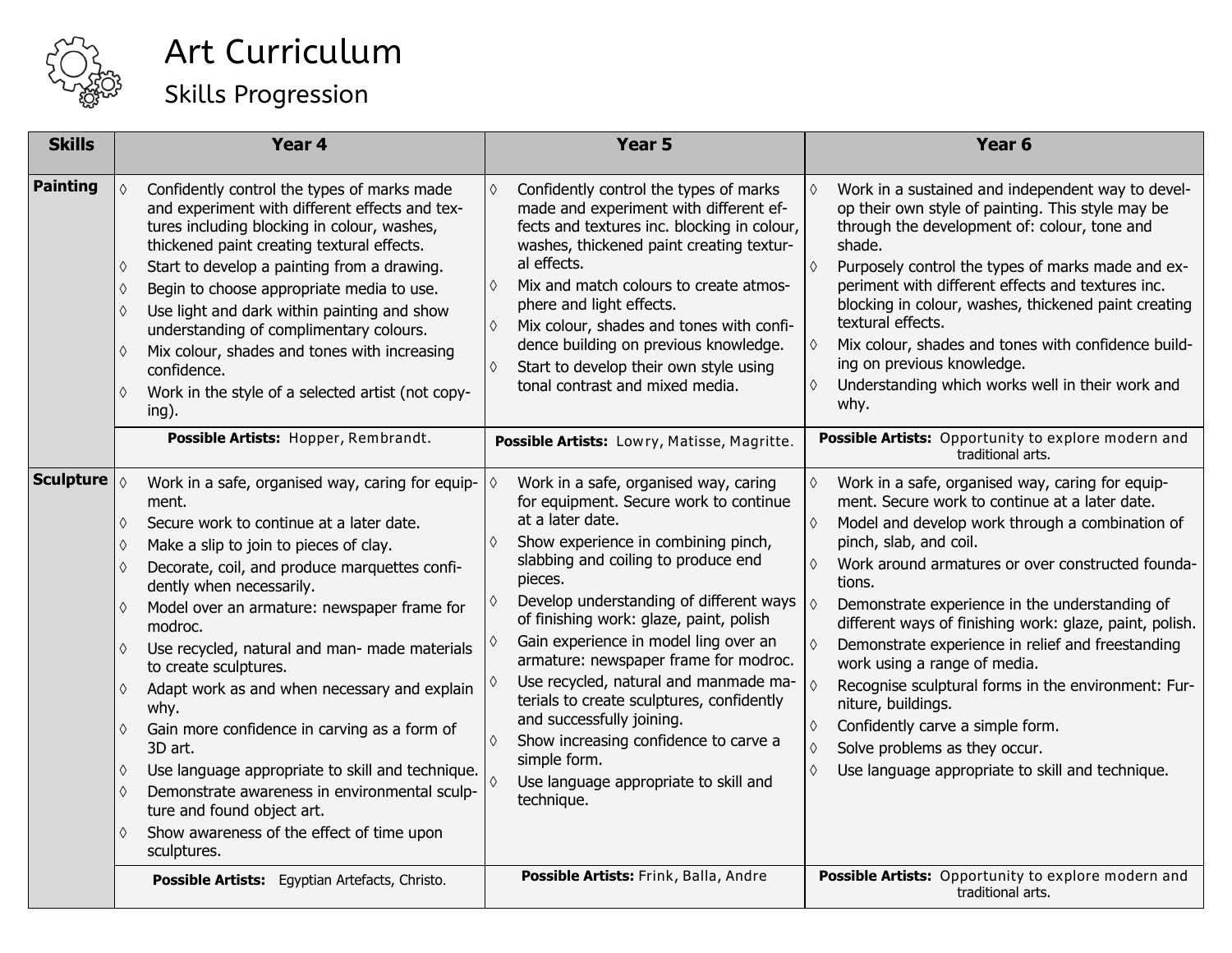

### Art Curriculum Skills Progression

| <b>Skills</b>                              | Year <sub>4</sub>                                                                                                                                                                                                                                                                                                                             | Year <sub>5</sub>                                                                                                                                                                                                                                                                                                                                                                                                                                                                                                    | Year <sub>6</sub>                                                                                                                                                                                                                                                                                                                                                            |
|--------------------------------------------|-----------------------------------------------------------------------------------------------------------------------------------------------------------------------------------------------------------------------------------------------------------------------------------------------------------------------------------------------|----------------------------------------------------------------------------------------------------------------------------------------------------------------------------------------------------------------------------------------------------------------------------------------------------------------------------------------------------------------------------------------------------------------------------------------------------------------------------------------------------------------------|------------------------------------------------------------------------------------------------------------------------------------------------------------------------------------------------------------------------------------------------------------------------------------------------------------------------------------------------------------------------------|
| <b>Printing</b>                            | Increase awareness of mono and relief printing. $\Diamond$<br>Demonstrate experience in fabric printing.<br>♦<br>Expand experience in 3 colour printing.<br>Continue to experience in combining prints tak-<br>en from different objects to produce an end<br>piece.<br>Create repeating patterns.<br>Possible Artists: Rothenstein, Kunisada | Use tools in a safe way. Continue to<br>gain experience in overlaying colours.<br>Start to overlay prints with other media. $\Diamond$<br>♦<br>Use print as a starting point to embroi-<br>dery. Show experience in a range of<br>mono print techniques.<br>Possible Artists: Advertising, Bawden                                                                                                                                                                                                                    | Demonstrate experience in a range of printmaking<br>♦<br>techniques.<br>Describe techniques and processes.<br>Adapt their work according to their views and de-<br>I O<br>scribe how they might develop it further.<br>Develop their own style using tonal contrast and<br>♦<br>mixed media.<br>Possible Artists: Have opportunity to explore modern<br>and traditional arts |
| Art<br><b>Through</b><br><b>Technology</b> | Create a piece of art which includes integrating<br>♦<br>a digital image they have taken.<br>Take a photo from an unusual or thought-<br>provoking viewpoint                                                                                                                                                                                  | Scan an image or take digital photo-<br>graphs and use software to alter them,<br>adapt them and create work with<br>meaning.<br>Compose a photo with thought for tex-<br>♦<br>tural qualities, light and shade.                                                                                                                                                                                                                                                                                                     | Have opportunity to explore modern and tradi-<br>$\Diamond$<br>tional artists using ICT and other resources.<br>Combine a selection of images using digital tech-<br>♦<br>nology considering colour, size and rotation.                                                                                                                                                      |
| <b>Responding</b><br>to Art                | Discuss and review own and others work, ex-<br>pressing thoughts and feelings, and identify<br>modifications/ changes and see how they can<br>be developed further.<br>Begin to explore a range of great artists, archi-<br>♦<br>tects and designers in history.                                                                              | Recognise the art of key artists and<br>♦<br>begin to place them in key movements<br>or historical events.<br>Discuss and review own and others<br>♦<br>work, expressing thoughts and feelings,<br>and identify modifications/ changes and<br>see how they can be developed further.<br>Identify artists who have worked in a<br>♦<br>similar way to their own work.<br>Explore a range of great artists, archi-<br>♦<br>tects and designers in history.<br>Compare the style of different styles<br>and approaches. | Discuss and review own and others work, ex-<br>♦<br>pressing thoughts and feelings explaining their<br>views.<br>Identify artists who have worked in a similar way<br>$\circ$<br>to their own work.<br>Explore a range of great Artists, architects and<br>designers in history.<br>Consider the use of colour for mood and atmos-<br>$\Diamond$<br>phere.                   |